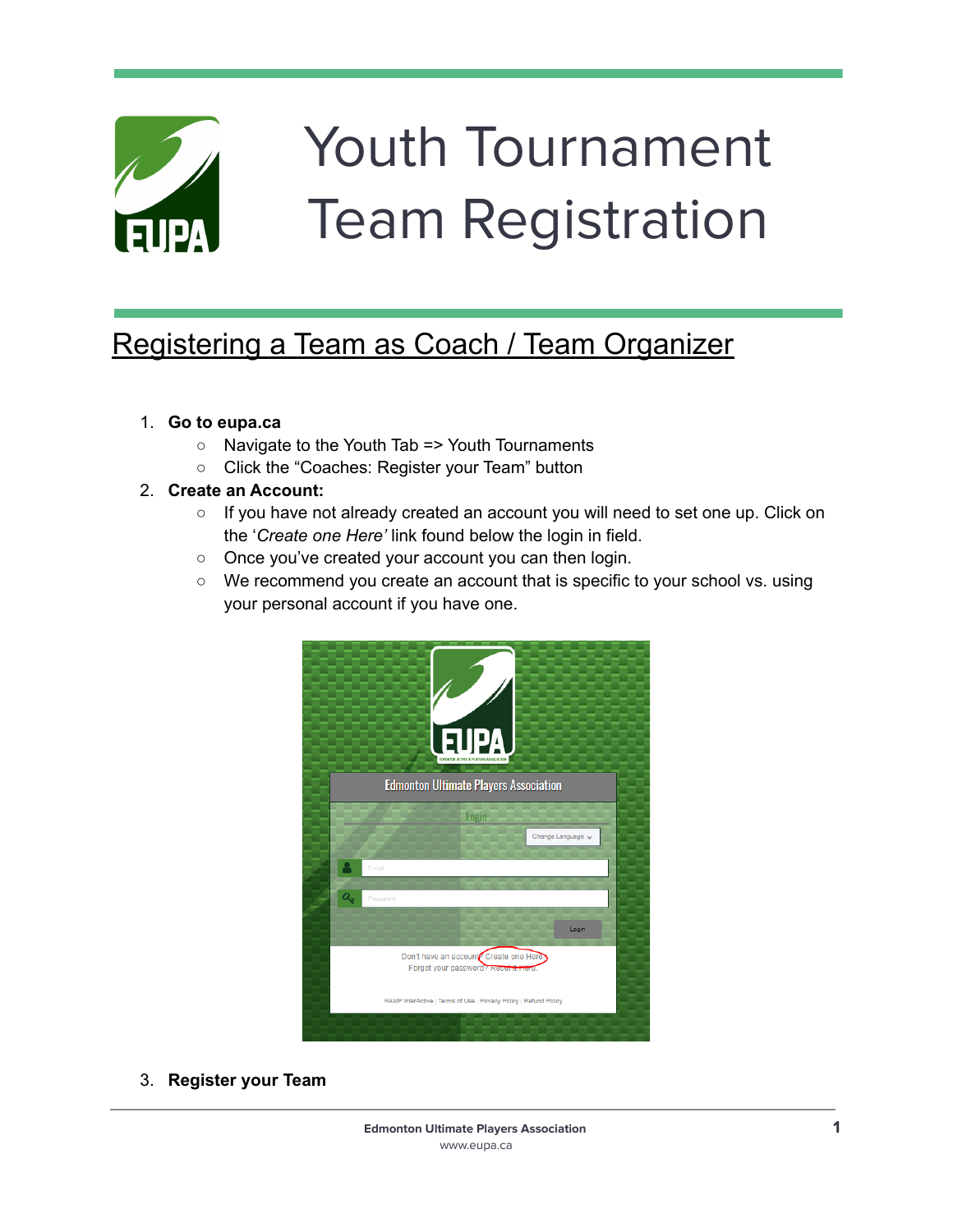- Choose a Season: Set your season as '2022 EUPA Season'
- Choose a Division: Choose "Youth Team Tournaments"
- Choose a Team Contact: If you have not registered before you will need to set up your player profile by selecting '*A New Team Contact*' and filling in your name and information.
	- i. This information will be saved for future registrations so next time you will simply be able to select your name in the drop down options.
- Team: Select *"Create a New Team"* and enter a team name when the *"Team Name*" field appears.

| $\checkmark$ |
|--------------|
|              |
| $\checkmark$ |
|              |
| $\checkmark$ |
|              |
| $\checkmark$ |
|              |

| ٠<br>- | - |  |  |
|--------|---|--|--|
|        |   |  |  |
|        |   |  |  |

#### 4. **Complete your team registration:**

- Click the "Submit Registration" button. **This is an important step**. If you do not click the button your team will be visible in your profile but will not be considered registered.
- A confirmation note will appear
- **○ IMPORTANT: You will still have to register your team as a coach so that you can identify your team's division.**

#### 5. **Inviting players and managing your team:**

- In the sidebar menu, select *"My Teams/Permits"* and then *"My Teams"* from the drop down. Your teams will appear. Select "Manage" for the team you wish to view.
- $\circ$  This is where you will see which players have registered and can view your roster
- $\circ$  You can always access this area of the website again by going to "Member Log" In" from the main site (found in top menu bar)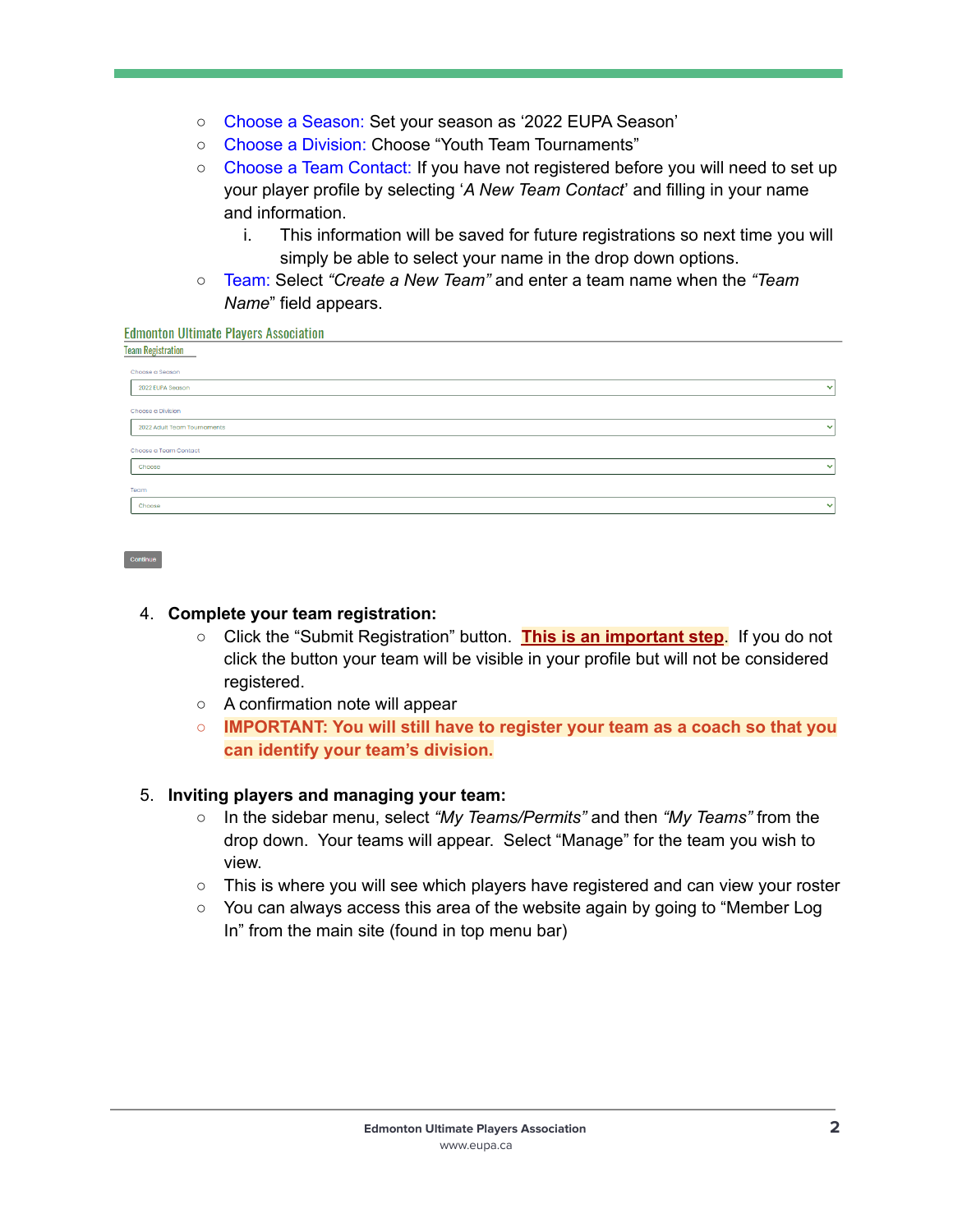

### **Edmonton Ultimate Players Association**

**My Teams** 

| <b>Test Team</b> |        |
|------------------|--------|
| <b>Delete</b>    | Manage |
| English          |        |

**Edmonton Ultimate Players Association** 

**My Teams** 

| Club                                  | <b>Season</b>    | <b>Division</b>                             | Team             |                                 |
|---------------------------------------|------------------|---------------------------------------------|------------------|---------------------------------|
| Edmonton Ultimate Players Association | 2022 EUPA Season | 2022 Adult Summer Thursday 7v7 Team Sign Up | <b>Test Team</b> | Team is Active<br><b>Manage</b> |
|                                       |                  |                                             |                  |                                 |

English

○ Invite Code: **This is the link your players will require to register to your team so that the appropriate waivers can be filled out.**

#### **Edmonton Ultimate Players Association Test Team**

| Team        |   | <b>Test Team</b>                                                                                                                                                                                   |  |  |  |
|-------------|---|----------------------------------------------------------------------------------------------------------------------------------------------------------------------------------------------------|--|--|--|
| Invite Code |   | <b>bd950</b>                                                                                                                                                                                       |  |  |  |
|             |   | http://EdmontonUltimate.rampregistrations.com?cmVkaXII=cmVnaXN0ZXJ0ZWFtam9pbg2&dGVhbWNvZGU1=YmQ5NTA1<br>The system won't send invites to email addresses that have already registered on your team |  |  |  |
|             | ᄉ |                                                                                                                                                                                                    |  |  |  |
|             |   |                                                                                                                                                                                                    |  |  |  |
|             |   | <b>Send Invite Emails</b><br><b>Register to this Team</b>                                                                                                                                          |  |  |  |
| Season      |   | 2022 EUPA Season                                                                                                                                                                                   |  |  |  |
|             |   |                                                                                                                                                                                                    |  |  |  |

- Register to this Team: Click this to register yourself to your team as a coach
	- i. You will need to enter the **team code** to complete this process
	- ii. Click "Find Team" before selecting yourself under "Choose Family Member: This step is important or an error message will appear.
	- iii. Select the "COACH REGISTRATION" package. Proceed through the registration process for signing up.